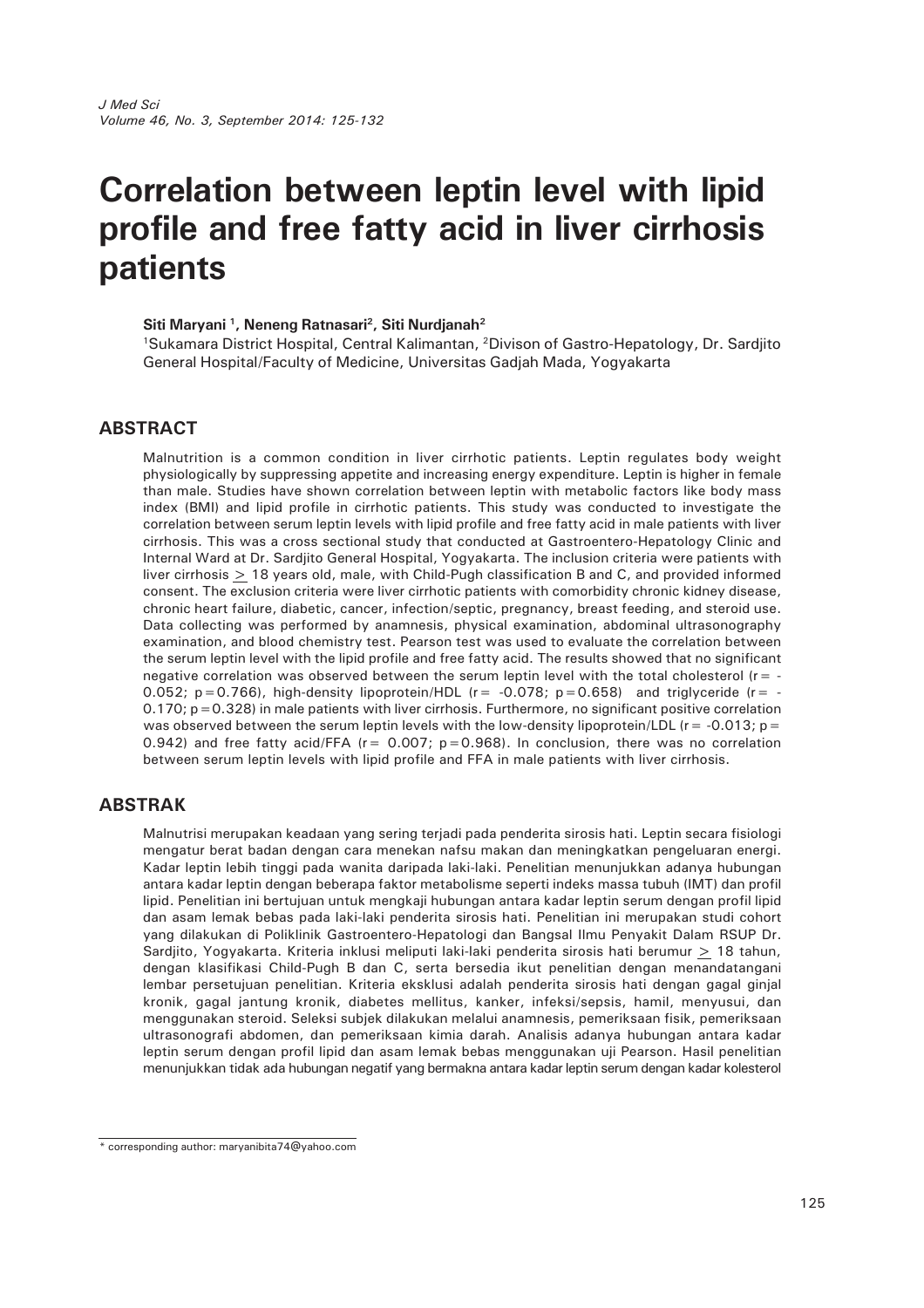total (r=  $-0.052$ ; p=0,766), HDL (r=  $-0.078$ ; p=0,658) dan trigliserida (r=  $-0.170$ ; p=0,328) pada laki-laki penderita sirosis hati. Selain itu juga terbukti tidak ada hubungan positif yang bermakna antara kadar leptin serum dengan LDL ( $r=0.013$ ;  $p=0.942$ ) dan asam lemak bebas ( $r=0.007$ ; p=0,968). Dari penelitian ini dapat disimpulkan bahwa tidak ada hubungan antara kadar leptin serum dengan profil lipid dan asam lemak bebas pada laki-laki dengan sirosis hati.

*Keywords*: cirrhosis - leptin level - lipid profile - free fatty acid – liver disease

#### **INTRODUCTION**

Chronic liver disease is a major health problem in the world. Chronic liver disease such as cirrhosis and hepatocellular carcinoma contributes to an estimated 1.5 million deaths. Patients with chronic liver disease showed some symptoms such as weakness, anorexia, malnutrition and weight loss.<sup>1</sup> Malnutrition in liver cirrhosis is influenced by several factors, namely the existence of a metabolic disorder of carbohydrate, protein, and fat, as well as increased energy expenditure, impaired absorption and digestion, and food intake are not adequate.<sup>2</sup>

Mechanism of malnutrition in liver cirrhosis is not fully understood. Decreased food intake and increasing energy expenditure is estimated to play a role in negative energy balance in liver cirrhotic patient.<sup>3</sup> Several studies have shown that there were increased levels of circulating serum leptin in alcoholic cirrhosis. It provides evidence that leptin is involved in malnutrition in cirrhosis.4

Leptin is a family of cytokines, mainly secreted by adipocytes and is known to decrease food intake. Leptin also has an important role in the regulation of body weight in mamalia.<sup>1</sup> Leptin level is higher in female than in male. This occurs because of differences in fat distribution in female who have more subcutaneous fat and the effects of estrogen and progesterone induction on leptin secretion.5

Some researchers find that leptin level increases in cirrhosis patients.<sup>6</sup> Cirrhosis is often associated with hypermetabolism, and serum leptin

levels are found to increase significantly. Leptin also plays a role in the pathogenesis of symptoms such as body weakness.<sup>7</sup> Moreover, levels of cholesterol and triglycerides decreased in cirrhosis. This is possibly related to hepatic synthesis defects and malnutrition known and reported as a complication in liver cirrhosis patients. Decreasing cholesterol and triglyceride levels in cirrhosis indicate a poor prognosis.8

One of the causes of liver cirrhosis is chronic hepatitis C. Liu *et al*.<sup>9</sup> reported that serum leptin levels increase in patients with chronic hepatitis C affecting liver metabolic functions. Furthermore, a close relationship between serum leptin levels and fat metabolism and between hepatic necroinflammation and lipid and fat metabolism in the patients. This relationship may be not only observed in patients with liver cirrhosis caused by hepatitis C virus infection, but also observed in other liver cirrhosis patients. Petrides *et al*. 10 reported that liver cirrhosis is characterized by several abnormalities in the circulation of substances and concentrations of hormones such as free fatty acid (FFA), glucagon, growth hormone, norepineprin, and insulin. There was an increased plasma FFA levels in patients with liver cirrhosis after absorption despite hyperinsulinemia. The increased lipid oxidation observed by some researchers may reflect changes in nutritional intake and catabolic processes.

This study was conducted to investigate the correlation between serum leptin levels with lipid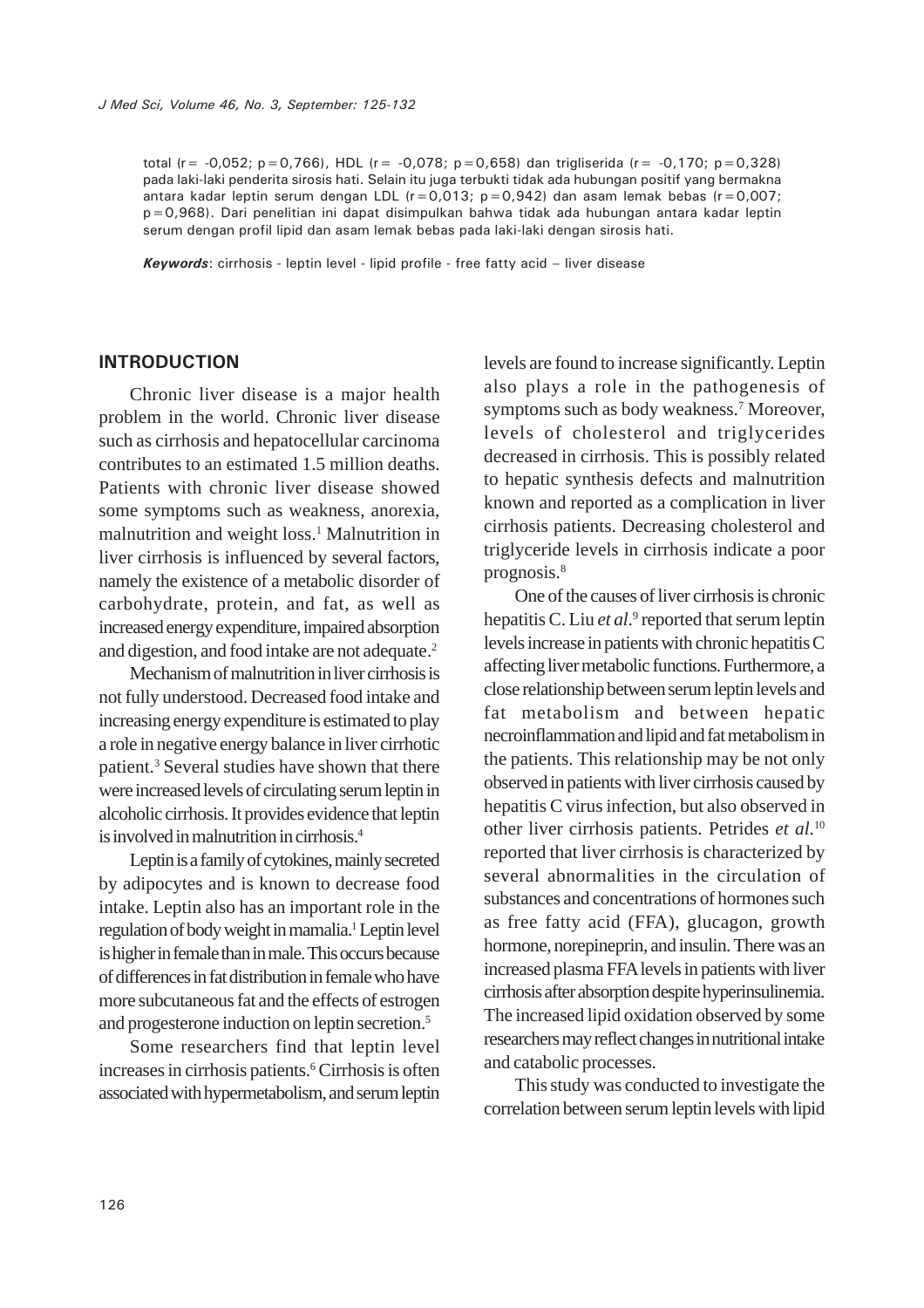profile and free fatty acid in liver cirrhotic patients.

# **MATERIALS AND METHODS**

# **Patients**

This was an observational study using cross sectional design to evaluate the correlation between serum leptin levels with lipid profile and free fatty acids in patients with liver cirrhosis. Thirty five patietns with liver cirrhosis in the outpatient of Gastro-Hepatology Clinic admitted to the Internal Medicine ward of Dr. Sardjito General Hospital, Yogyakarta who met inclusion and exclusion criteria were studied. The inclusion criteria were liver cirrhosis Child B & C based on clinical criteria, laboratory and ultrasonography, age of e" 18 years, male, has a complete medical record and agreed to join this study by signing an informed consent. The exclusion criteria were cirrhosis patients coincident with renal failure, sepsis, hepatocellular carcinoma, chronic heart failure, diabetes mellitus and using steroid. This study was approved by the Health Research Ethics Committee of Faculty of Medicine, Universitas Gadjah Mada, Yogyakarta.

## **Blood sample analysis**

Fifteen mL of blood samples were obtained from all patients after overnight fasting. Samples were then centrifuged and serum were collected and stored at -20 °C until analyzed. Serum leptin levels were assayed using a commercial ELISA kits (Human Leptin Quantikine ELISA Kit). Serum total cholesterol, HDL cholesterol, LDL cholesterol and triglyceride as well as FFA were determined on an automatic analyzer (Hitachi 7170A, Hitachi Koki Co., Ltd).

# **Statistical analysis**

Data characteristics of subjects were presented as mean ± standard deviations (SD). Normality distribution of variables was determined by the Shapiro-Wilk test. Correlation between serum leptin levels with lipid profiles and FFA were analyzed by Spearman if the data distribution was not normal, and by Pearson analysis when data distribution was normal. Statistical analysis was considered significant when p value was < 0.05 with 95% confidence interval.

# **RESULTS**

A total of 42 male patients with liver cirrhosis were recruited by sequential sampling from October 2009 to October 2010. However, only 35 of these patients met the inclusion and exclusion criteria. The characteristic of patients is presented in TABLE 1.

| TABLE 1. Characteristics of patients with liver |  |
|-------------------------------------------------|--|
| cirrhosis (mean $\pm$ SD or frequency)          |  |

| Variables            | $Mean \pm SD$ or Frequency |
|----------------------|----------------------------|
| Age (years)          | 51.09±12.25                |
| Child-pugh (N/%)     |                            |
| Child B              | 16(45.7)                   |
| Child C              | 19 (54.3)                  |
| Leptin (ng/mL)       | $12.03 \pm 1.25$           |
| FFA (µmol.kg.min)    | $0.73 + 0.26$              |
| Cholesterol (mg/dL)  | 134.90±44.58               |
| HDL (mg/dL)          | 31.27±15.05                |
| LDL (mg/dL)          | 85.97±34.89                |
| Triglyceride (mg/dL) | 88.28±41.11                |
| Etiology (N/%)       |                            |
| Hepatitis B          | 20(57.1)                   |
| Hepatitis C          | 3(8.7)                     |
| Alcoholic            | 6(17.1)                    |
| Others               | 6 (17.1)                   |

FFA: free fatty acid, HDL: high-density lipopreotein, DL: low-density lipoprotein

No significant negative correlation was observed between the serum leptin levels with the total cholesterol, HDL and triglyceride (FIGURE 1) in male patients with liver cirrhosis. Furthermore, no significant positive correlation was observed between the serum leptin levels with the LDL and FFA (FIGURE 1 and 2).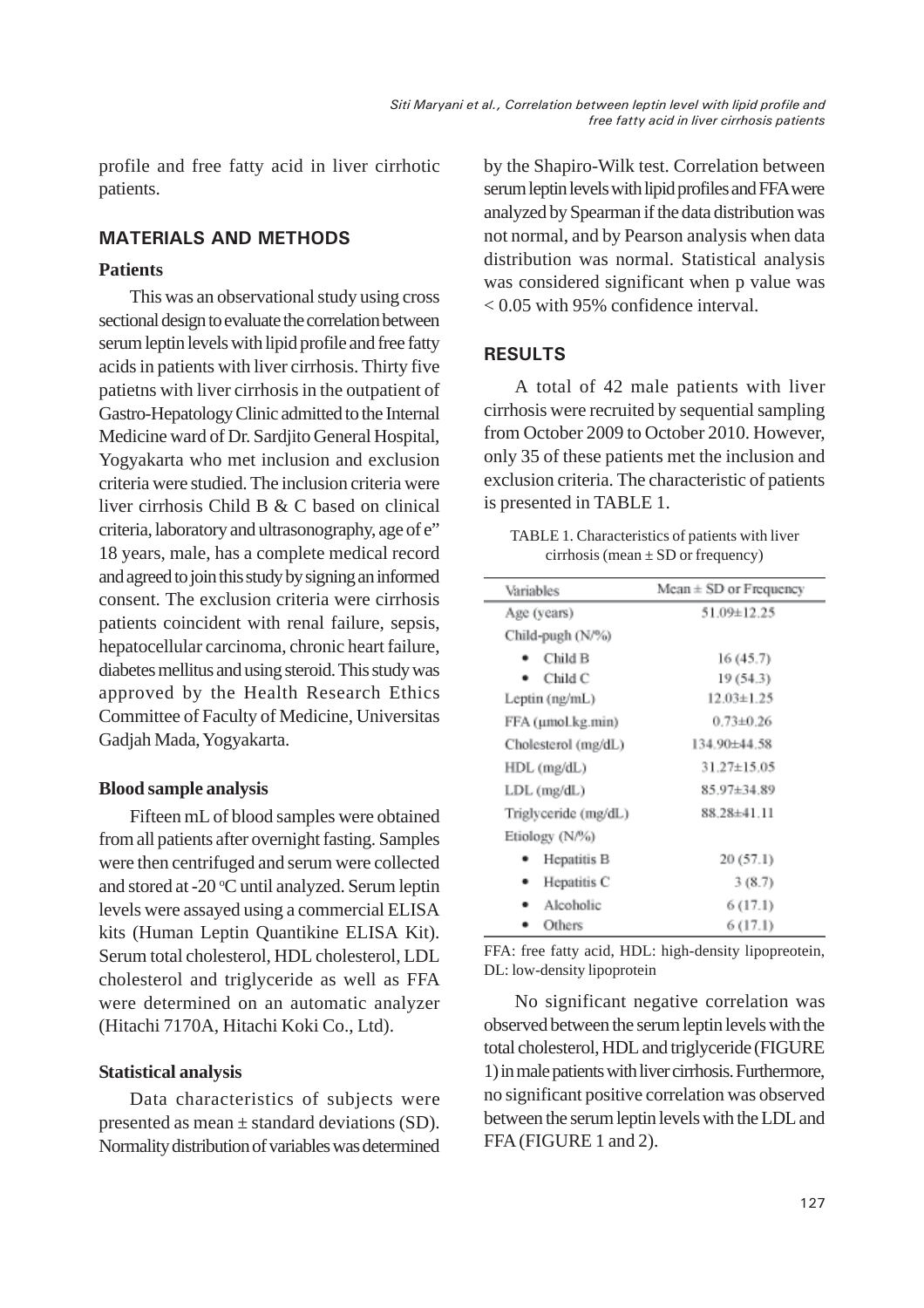

FIGURE 1. Correlation between serum leptin levels and lipid profiles in male patients with liver cirrhosis



FIGURE 2. Correlation between leptin levels and lipid profiles in male patients with liver cirrhosis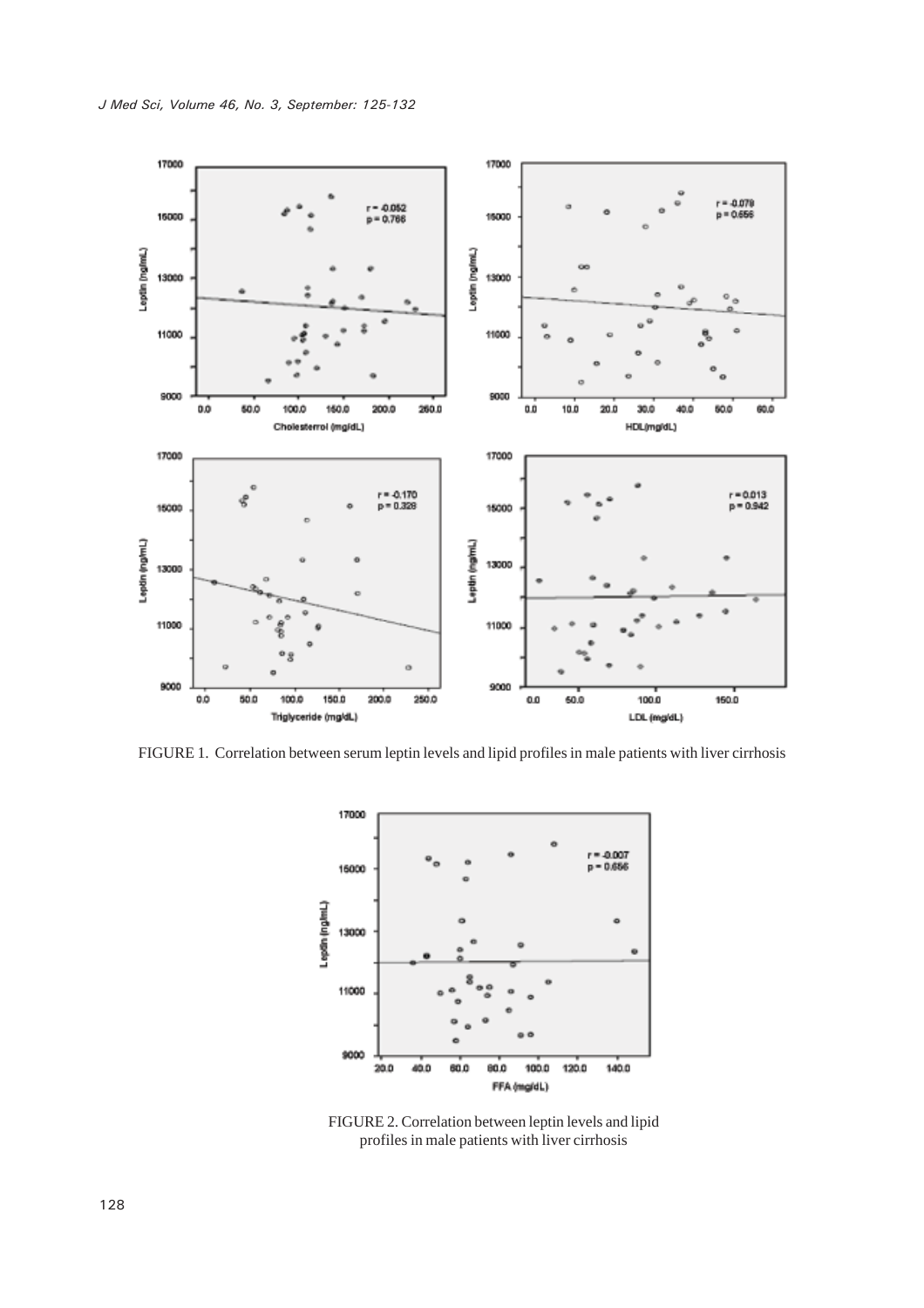## **DISCUSSION**

Studies concerning the incidence of liver cirrhosis were reported by some authors. Henriksen et al.<sup>6</sup> reported that liver cirrhosis was observed in 62.5% male patients. This result was suported by study conducted by Ockenga *et al.*<sup>11</sup> which found 65% in male patients and by Jian *et al*. 12 which found in 63.7% in male patients. A study in the United Kingdom showed that the incidence of liver cirrhosis in men were 50% higher than in female (relative risk 1.52%, 95% CI 1.42-  $1.63$ ).<sup>13</sup> It might due to the higher alcohol cinsumption in male than in female.13 Prevalence of liver cirrhosis in Indonesia has not been reported, yet. However, the incidence of liver cirrhosis in some academic hospital has been reported.<sup>14</sup>

Mean age of patients with liver cirrhosis in this study was  $51.09 \pm 12.25$  years old. The mean age of patients with cirrhosis of the study by Henriksen *et al*. 6 was 53 ± 3 years, Orlando *et al*. 14 was 55 ± 10 years, and Ockenga *et al*.<sup>11</sup> was  $48 \pm 9$  years. Study by Kusumobroto<sup>15</sup> had age range of 13-88 years old with liver cirrhosis largest group between 40-50 years.The most common causes of liver cirrhosis in this study were hepatitis B (57.1%), followed by alcoholic hepatitis (17.1%), hepatitis C (8.7%), and others (non B non C) (17.1%). This is consistent with the study conducted by Gadhir *et al*. 16 which showed that cirrhosis was mostly caused by hepatitis B virus (53%) and hepatitis C virus (8%).

The prevalence of hepatitis B in Indonesia in 1997 was 9.7% for male and 9.3% for female with the highest frequency in the age group 45-49 years of 11.9%, while hepatitis C was 0.8% with the highest frequency in the age 55-59 years of 2.12%.17 This study showed the frequency of patients with Child C was higher than those of with Child B categories (54.3% vs 45.7%). Meanwhile, Henriksen et al,<sup>6</sup> found that the frequencies of patients with Child A, Child B, and Child C categories were 18.75%, 37.5% and 43.75%,

respectively. Ockenga *et al*. 11 found that the frequency of patients with Child A, Child B, and Child C categories were 12.5%, 40%, and 47.5%, respectively. Child-Pugh classification was used to assess the degree of liver disease severity based on the degree of ascites, albumin, bilirubin, prothrombin time, and the degree of encephalopathy. The category was related with 1 and 2 years survival as follows: Child A of 85-100%, child B of 60-80%, and child C of 35-45%.18 Early stage of cirrhosis is often asymptomatic so frequently discovered accidentally during patient's routine medical examination or often found coincidentally in the course of work-up for another illness.19

The mean serum leptin levels in this study was  $12.03 \pm 1.92$  ng/mL. The results are consistent with the results of Henriksen et al.<sup>6</sup> Which found that serum leptin levels of cirrhotic group was  $7.3 \pm 1.6$  ng/mL and of control group was  $2.6 \pm 1.6$ 0.6 ng/mL, whereas Bolukbas et al.<sup>4</sup> showed mean serum leptin levels of cirrhotic gorup was 13.5 ng/mL and control group was 6.4 ng/mL. The normal range of serum leptin levels in healthy subjects is  $3-5$  ng/mL.<sup>20</sup> Based on these results, it is known that serum leptin levels in patients with liver cirrhosis was higher than normal subjects. The significant increase in serum leptin levels in patients with liver cirrhosis can be caused by liver stellate cells which changed in liver cirrhosis that lead to increase leptin expression. Moreover, the increase in cytokines levels such as interleuki-6 (IL-6) and tumor necrosis factor  $\alpha$  (TNF- $\alpha$ ) can induce the production of leptin by adipocytes cells and decrease the leptin renal excretion.<sup>6,21,22</sup>

 The mean levels of lipid profiles in this study were  $134.90 \pm 44.58$  mg/dL for cholesterol,  $31.27 \pm 15.05$  mg/dL for HDL, 85.97  $\pm$  34.89 mg/dL for LDL, and 88.28  $\pm$ 41.11 mg/dL for triglyceride. The results are consistent with the results of the study by Ghadir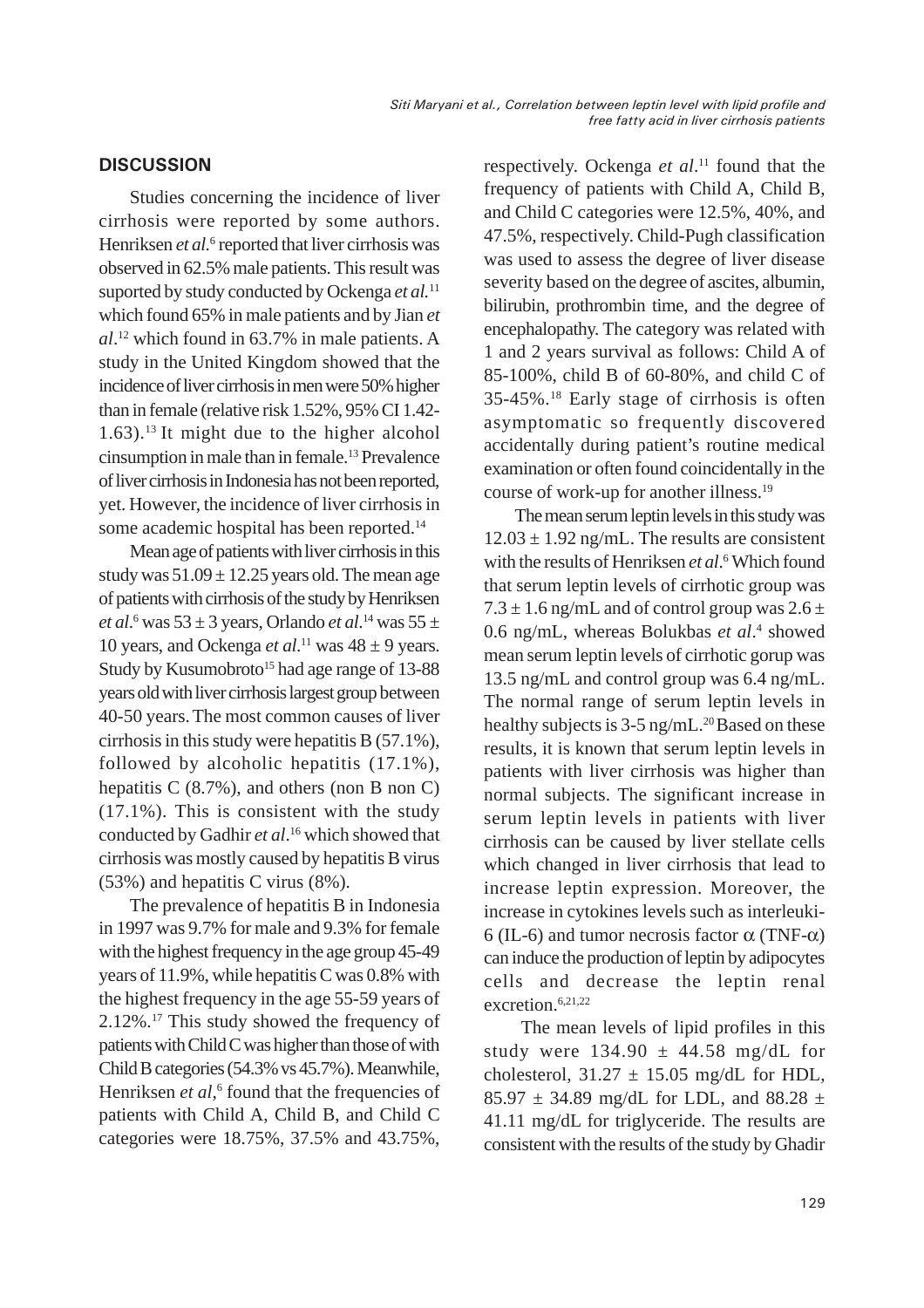*et al*. 16 which found that level of lipid profile in cirrhosis patients was lower than controls (cholesterol: 138.9 vs 184.6 mg/dL; HDL: 40.7 vs 44.5 mg/dL; LDL: 80.5 vs 137.2 mg/dL; triglyceride: 82.2 vs 187.8 mg/dL).

The mean level of FFA in this study was  $0.73 \pm 0.26$  µmol.kg<sup>-1</sup>.min<sup>-1</sup>.This results is consistent with the results of study conducted by Shangraw and Jahoor<sup>23</sup> which found an increased FFA in cirrhosis patients compared to controls  $(1.45 \pm 0.18 \text{ vs } 0.85 \pm 0.17 \text{ imol.kg})$ <sup>1</sup>.min<sup>-1</sup>). Furthermore, the study conducted by Riggio *et al*. 24 also found a higher FFA in patients with liver cirrhosis compared to controls(746.6  $\pm$  46.29 vs 359.22  $\pm$  40.82 µmol/L).

Shangraw and Jahoor $^{23}$  reported that the increase in FFA in cirrhosis patients is not only caused by acceleration of lipolysis, but also due to impairment of FFA into triglycerides in adipocytes. However, the underlying mechanisms of the impairment of reesterification of FFA in adipocytes of cirrhosis patients have not understood, yet. The increase in plasma FFA levels come from lipolysis of triacylglycerol in adipose tissue or as result of lipoprotein lipase activity during tha plasma triacylglycerols uptake from adipose tissue. It is found in combination with albumin, with varying concentrations between 0.1 to  $2.0$  ieq/mL in plasma.<sup>25</sup>

This study showed no significant negative correlation between the serum leptin levels with the lipid profile and FFA in male patients with liver cirrhosis. Several studies concerning the correlation between serum leptin levels with anthropometric and metabolic parameters in patients with cirrhosis have been reported with different results. Liu *et al*. 9 reported strong positive correlation between serum leptin levels and body fat in patients with chronic hepatitis C. Futhermore, Myers *et al.*<sup>26</sup> showed weak positive correlation

between serum leptin levels and triglycerides in patients with hepatitis C.

Wongjitrat *et al.*<sup>27</sup> reported no correlation between serum leptin levels and degree of hepatic fibrosis i.e. fibrosis, necroinflammation and steatosis in patients with chronic hepatitis C. Whereas Gadhir et al.<sup>16</sup> showed correlation between degree of liver damage and total cholesterol, HDL, and LDL in patients with cirrhosis, however, there was no correlation with triglycerides. Watanabe *et al*. 28 reported strong positive correlation between leptin with BMI and total body fat. Furthermore, these studies conclude that increased serum leptin levels are useful as a biomarker to predict recurrence of hepatocellular carcinoma (HCC) in patients with high risk of the male sex, cirrhosis, high AFP, large tumor size, Hepatitis B and C infection, and alcohol consumption.

Our results showed different results from other studies. It might be caused by several limitations in our study. First, our study was cross-sectional design. Second, the limitation number of the cirrhotic subjects caused by hepatitis C. Several studies have shown the involvement of hepatitis C on lipid metabolism. In this study, we only have 3 cirrhosis patients with hepatitis C.

# **CONCLUSION**

In conclusion, there is no significant correlation between leptin level and total cholesterol, HDL, triglyceride, LDL and FFA in male patients with lever cirrhosis in Yogyakarta, Indonesia. In addition, further multicenter study with a larger number of subject is necessary to clarify this results.

## **ACKNOWLEDGEMENTS**

We would like to thank all patients who participated in this study.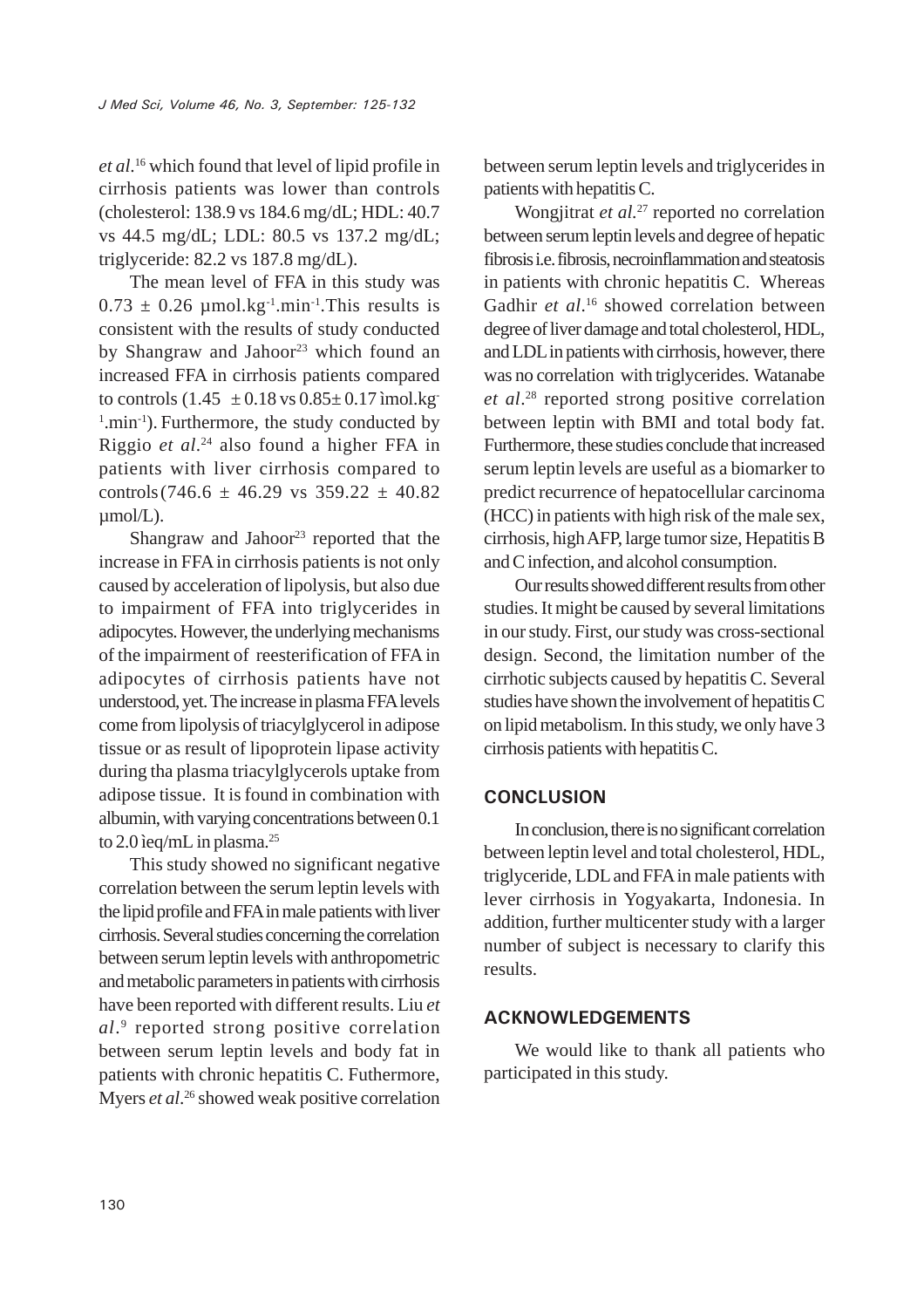## **REFERENCES**

- 1. Ismail SA, El Kalla FS, Salah RA, Hamouda HE, Mayah WW. Evaluation of serum and ascitic fluid leptin in chronic liver disease. Tanta 2007; 2: 39-55.
- 2. Tandon P, Gramlich L. Nutritional assessment in chronic liver disease. [cited 2014 Jun 5] Available from: URL:http://www.uptodate.com
- 3. Kalatzakis E, Olsson R, Henfridsson P, Hugosson I, Bengtsson M, Jalan R. Malnutrition and diabetes mellitus are related to hepatic encephalopathy in patients with liver cirrhosis: correlations with energy intake and resting energy expenditure. Am J Clin Nutr 2007; 85: 808-15.
- 4. Bolukbas FF, Bolukbas C, Horoz M, Gumus M, Erdogan M, Zeyrek F, *et al*. Child-Pugh classification dependent alterations in serum leptin levels among cirrhotic patients: a case controlled study. BMC Gastroenterology 2004; 4(23), 1-6.
- 5. Bray, G.A. Physiology of leptin. [cited 2014 Jun 1] Available from: URL:http://www.uptodate.com
- 6. Henriksen JH, Holst JJ, Moller S. Increased circulating leptin in alcoholic cirrhosis: relation to release and adiposal. Hepatology 1999; 29:1818-24.
- 7. Piche T, Gelsi E, Schneider SM, Hebuterne X, Giudicelli J, Ferrua B, *et al*. Fatigue is associated with high circulating leptin levels in chronic hepatitis C. Gut 2002; 51: 434-9.
- 8. Ooi K, Shiraki K, Sakurai Y, Morishita Y, Nobori T. Clinical significance of abnormal lipoprotein patterns in liver disease. Int J Mol Med 2005; 15(4): 655-60.
- 9. Liu WZ, Ni Z, Han QY, Zeng JT, Chu YL, Qiu JM, *et al.* Correlation of serum leptin levels with anthropometric and metabolic parameters and biochemical liver function in Chinese patients with chronic hepatitis C virus infection. World J Gastroenterol 2005; 11 (22): 3357-62.
- 10. Petrides AS, Groop LC, Riely CA, de Fronzo RA. Effect of physiologic hyperinsulinemia on glucose and lipid metabolism in cirrhosis. Int J Clin Invest 1991; (88); 561-70.
- 11. Ockenga J, Tietge UJF, Boker KHW, Manns MP, Brabants G, Bahr J. Distinct roles of free leptin, bound leptin and soluble leptin receptor during the metabolic-inflammatory response in patients with liver cirrhosis. Aliment Pharmacol Ther 2007; 25: 1301-9.
- 12. Jiang M, Liu F, Xiong W, Zhong L, Chen X. Comparison of four model for end-stage liver disease in evaluating the prognosis of cirrhosis. World J Gastroenterol 2008; 14(42):6546-50.
- 13. Fleming KM, Aithal GP, Dodaran MS, Card, TR, Joe WJ. Incidence and prevalence of cirrhosis in the United Kingdom, 1992-2001: A general populationbased study. J Hepatol 2008; 49(5): 732-8.
- 14. Orlando R, Mussap M, Plebani M, Piccoli P, de Martin S, Floreani M, *et al*. Diagnostic value of plasma cystatin C as a glomeruler filtration marker in decompensated liver cirrhosis. Clin Chem 2002; 48: 850-8.
- 15. Kusumobroto HO. Sirosis hati. Dalam: Sulaiman A, Akbar N, Lesmana LA, Noer MS (editors). Buku Ajar Penyakit Hati. Jakarta: Jaya Abadi 2007: 619- 25.
- 16. Gadhir MR, Riahin AA, Havaspour A, Nooranipour M, Habibinejad AA. The relationship between lipid profile and severity of liver damage in cirrhotic patients. Hepat Mon 2010; 10 (40):285-8.
- 17. Depkes, 2007. Profil kesehatan Indonesia tahun 2007. Jakarta: Departemen Kesehatan Republik Indonesia.
- 18. Goldberg E, Chopra, S. Overview of the complications, prognosis, and management of cirrhosis. [cited 2014 Jun 5] Available from: URL:http://www.uptodate.com
- 19. Nurdjanah, S. Sirosis Hati. Dalam: Sudoyo AW, Setiyohadi B, Alwi I, Simadibrata M, Setiati S editors. Buku Ajar Ilmu Penyakit Dalam, Jakarta: InternaPublishing, 2009: 668-73.
- 20. Anubhuti V & Arora, S. Leptin and its metabolic interactions: an update. Diabetes Obes Metab 2008; 10: 973-93.
- 21. Potter JJ, Womack L, Mezey E, Anania FA. Transdifferentiation of rat hepatic stellate cells results in leptin expression. Bichem Biophys Res Commun 1998; 244: 178-82.
- 22. Kaplan LM. Leptin, obesity, and liver disease. Gastroenterology 1998;115(4): 997-1001.
- 23. Shangraw RE and Jahoor F. Lipolysis and lipid oxidation in cirrhosis and after liver transplantation. Am J Physiol Gastrointest Liver Physiol 2000; 278: G967-73.
- 24. Riggio O, Merli M, Cantafora A, Di Biase A, Lalloni L, Leonetti F, *et al.* Total and individual free fatty acid concentrations in liver cirrhosis. Metabolism 1984; 33(7): 646-51.
- 25. Mayes PA, Botham KM. Lipid transport & storage. In: Murray RK, Granner DK, Mayes PA, Rodwell VW, editors. Harper's Ilustrated Biochemistry 26<sup>th</sup> edition. New York: Lange Medical Book/McGraw Hill 2003: 205-30.